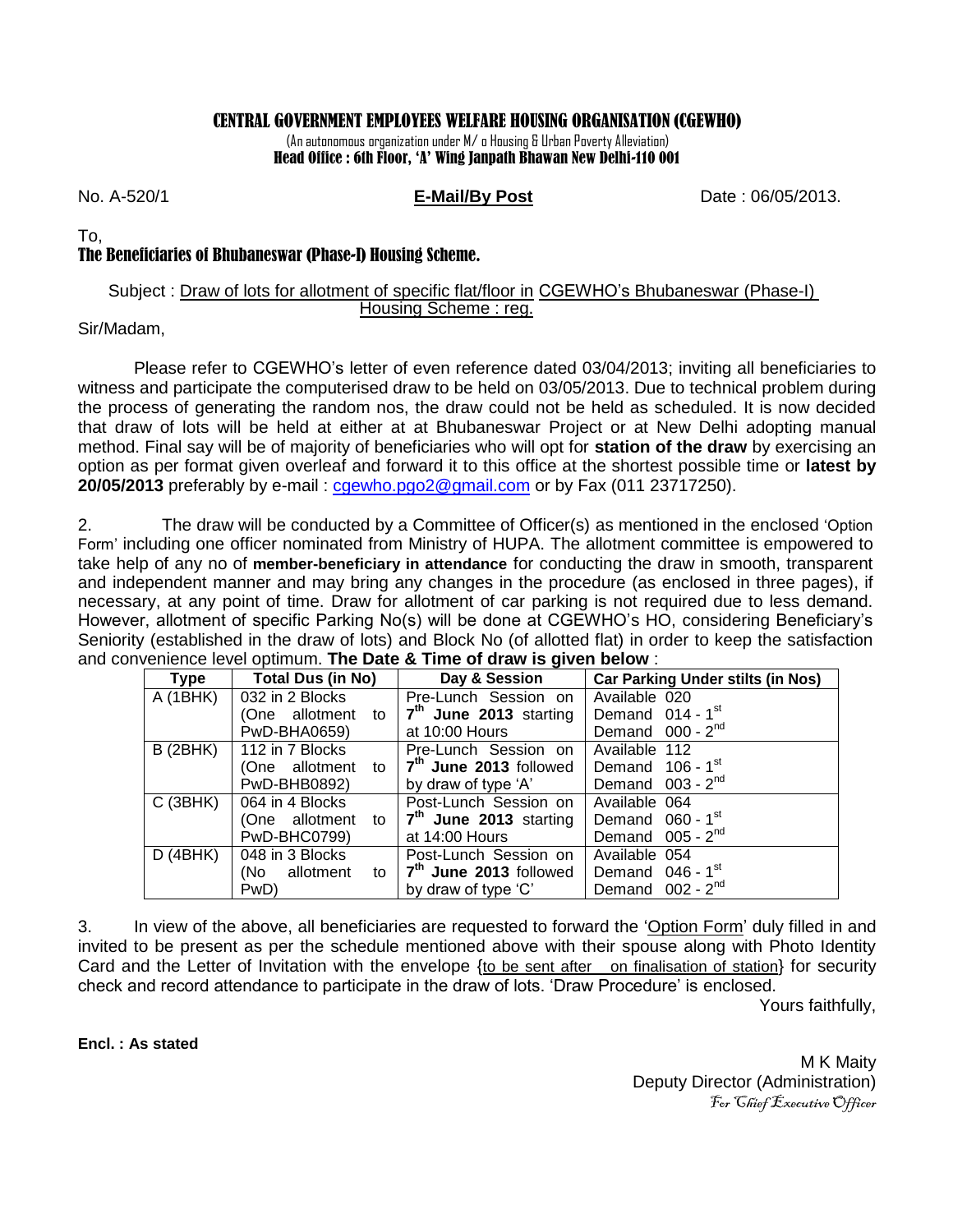#### **'Option Form for Station of the Draw of Lots of Bhubaneswar-I Project to be send by 20/05/2013'**

To, the contract of the contract of the contract of the contract of the contract of the contract of  $\mathsf{Date}:$ The Chief Executive Officer, Central Government Employees Welfare Housing Organisation 6 th Floor, 'A' Wing, Janpath Bhawan, **New Delhi-110 001.**

# E-mail id : [cgewho.pgo2@gmail.com](mailto:cgewho.pgo2@gmail.com) or Fax id : 011 23717250

## Subject : Venue of Draw of lots for allotment of specific flat/floor adopting **manual method.**

Sir,

With reference to CGEWHO's intimation letter No. A-520/1 dated 06/05/2013 on above subject cited above.

2. I am a beneficiary of CGEWHO's Bhubaneswar (Phase-I) Housing Scheme and hereby convey my irrevocable option for station of conducting the manual draw for allotment of specific flat/floor as under that will be convenient for me/my spouse/my representative to attend in person.

I prefer for draw of lots adopting manual method *At* **Bhubaneswar**

| ÓR           |  |
|--------------|--|
| At New Delhi |  |

{please put a tick mark in any one box out of the two}

3. I understand the draw will be conducted by the Committee of Officer {CoO} consisting of the following members on 07/06/2013 either at Bhubaneswar or at New Delhi {to be intimated after 20/05/2013 on finalisation of station}.

| SI  | <b>Name</b>                                                                                                           | <b>Designation</b>            | Role in the Committee    |  |
|-----|-----------------------------------------------------------------------------------------------------------------------|-------------------------------|--------------------------|--|
| (a) | Shri M K Maity                                                                                                        | Dy Director-Administration    | <b>Presiding Officer</b> |  |
| (b) | Rep. from M/o HUPA                                                                                                    | As applicable                 | Member                   |  |
| (c) | Shri Arun Kumar Singh                                                                                                 | Asst. Director-Administration | Member                   |  |
| (d) | Shri Varender Beri                                                                                                    | Member                        |                          |  |
| (d) | Shri Chandan Singh                                                                                                    | <b>Office Assistant</b>       | Member                   |  |
| (f) | Project Manager will be included as an additional member to the Committee, in case, draw is conducted at Bhubaneswar. |                               |                          |  |

Yours truly,

Station :

Signature of Beneficiary :

Date:

Name :

Regn No. :

Address :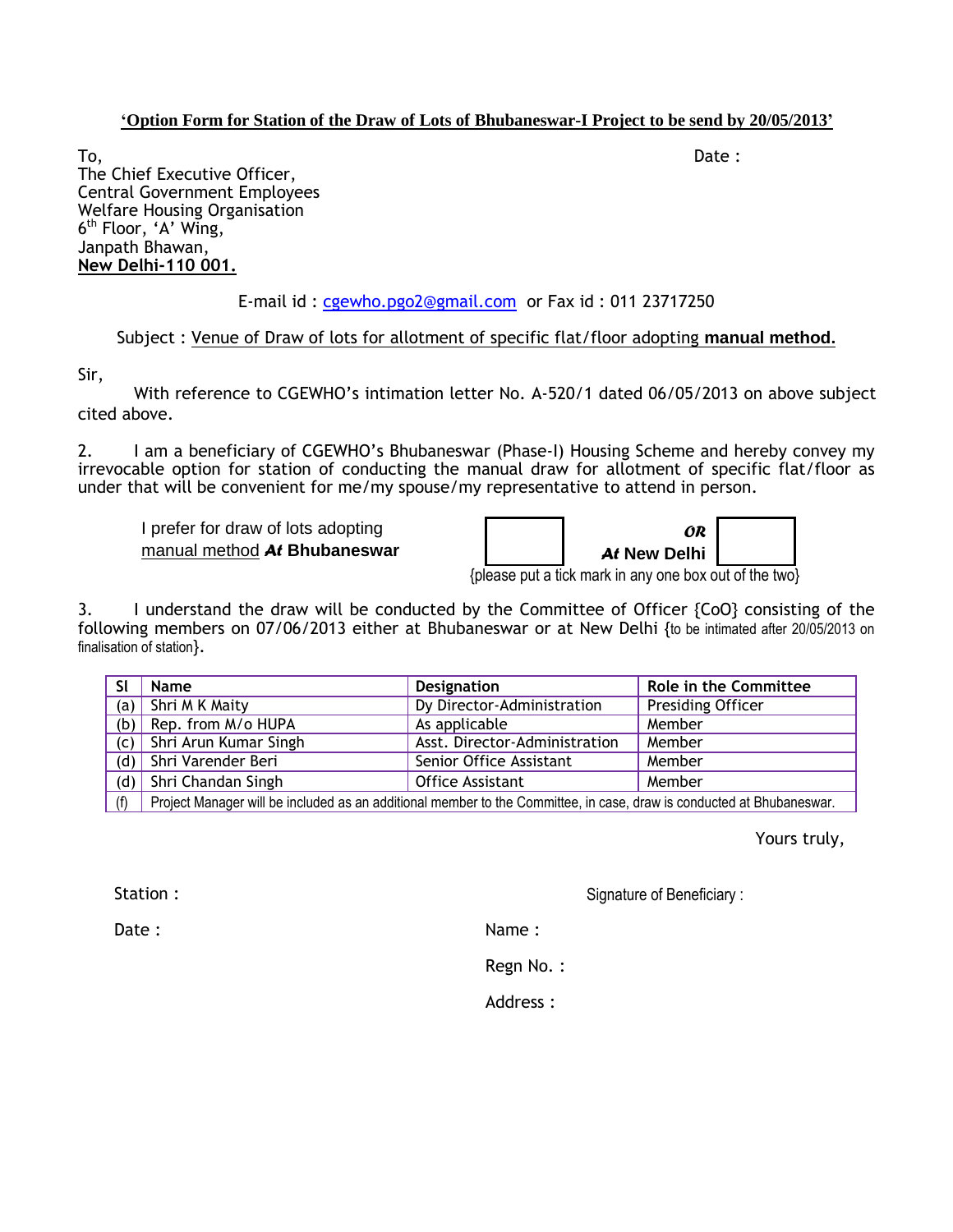#### CENTRAL GOVERNMENT EMPLOYEES WELFARE HOUSING ORGANISATION (CGEWHO)

(An autonomous organization under M/ o Housing & Urban Poverty Alleviation) Head Office : 6th Floor, 'A' Wing Janpath Bhawan New Delhi-110 001

Website : www.cgewho.nic.in : E-Mail : cgewho@nic.in

#### **DRAW PROCEDURE for BHUBANESWAR-I HOUSING SCHEME**

It is decided that draw of lots will be held either at **Bhubaneswar Project** or at **New Delhi** adopting manual method since computerized draw at CGEWHO's Head Office could not be held as scheduled on 03/05/2013 Due to technical problem during the process of generating the random nos.

**INTRODUCTION:** There will be equal No(s) of STICKER(s) to be put in TWO Plastic & Transparent Container (i) **First :** Data of Beneficiary with his/er Car parking choice (pl see the specimen) (ii) **Second :** DU/Flat's data (pl see the specimen). The allotment will be started with allotment of lowest floor Flat/DU to the beneficiaries with disability (PwD) as per CGEWHO RULE-24 & finalized/approved by the Medical Committee constituted for this purpose only. For Bhubaneswar-I **for 'A' type one allotment; for type 'B' one allotment; for type 'C' one allotment and for 'D' type no allotment has been approved by the Medical Committee.** The Specimen of the two type Sticker(s) have been shown below.

| Specimen STICKER of Beneficiary with Car Parking Choice & DU/Flat |                                             |  |  |
|-------------------------------------------------------------------|---------------------------------------------|--|--|
| 1st Container or Container No.1                                   | 2 <sup>nd</sup> Container or Container No.2 |  |  |
| <b>BENEFICIARY's STICKER with CAR</b>                             | <b>STICKER WITH DU/FLAT</b>                 |  |  |
| <b>PARKING CHOICE</b>                                             |                                             |  |  |
|                                                                   |                                             |  |  |
| <b>SL NO : XXX CS REQ.: 01/02/Nil</b>                             | <b>SERIAL NO: XXX</b>                       |  |  |
| <b>REGN NO: XXXXXXX</b>                                           | <b>SCH NAME: XXXXXXX</b>                    |  |  |
| NAME: XXXXXXXXX                                                   |                                             |  |  |
| ADDRESS: XXXXXXXXXX                                               | <b>DU/FLAT DETAILS:</b>                     |  |  |
| XXXXXXXXXXXXXXXXXX                                                | TYPE : XXX                                  |  |  |
| XXXXXXXXXXXXXXXXXXX                                               | <b>BLOCK: XXX</b>                           |  |  |
| XXXXXXXXXXXXXXXXXXX                                               | <b>FLOOR: XXX</b>                           |  |  |
| XXXXXXXXXXXXXXXXXXX                                               | <b>UNIT NO: XX</b>                          |  |  |

2. Since, the demand for first **CAR PARKING** is less than provisioned in the project; first car parking allotment is confirmed who has opted for at least one car parking. However, the allotment of specific Parking No will be done at **CGEWHO's Head Office**, considering beneficiary's seniority (established in the draw of lots) and BLOCK No (of allotted flat) in order to keep the satisfaction and convenience level optimum for the beneficiary. Matrix of Car Parking have been given in the letter.

#### STEP-I : ALLOTTMENT OF RESERVED DU/FLAT FOR PwD (Persons with Disability) IN THE LOWEST FLOOR TO THE ELIGIBLE BENEFICIARY/IE(s) WITH CAR PARKING ALLOTTMENT : MULTIPLE DU/FLAT(s) IN LOWEST FLOOR Vs ONE ELIGIBLE BENEFICIARY/IE(s) AS PER DECISION OF MEDICAL COMMITTEE.

It is proposed to put pre-printed, identical size STICKER(s) duly stapled from one side bearing beneficiary's data like Regn No., Name, & Address & **Car Parking Choice** (**as shown above**) who are eligible for allotment of lowest floor under PwD (Person with disability::Handicapped) quota as per Rule-24 of CGEWHO Rules and as approved by Medical Committee in a Container No.1 with lid.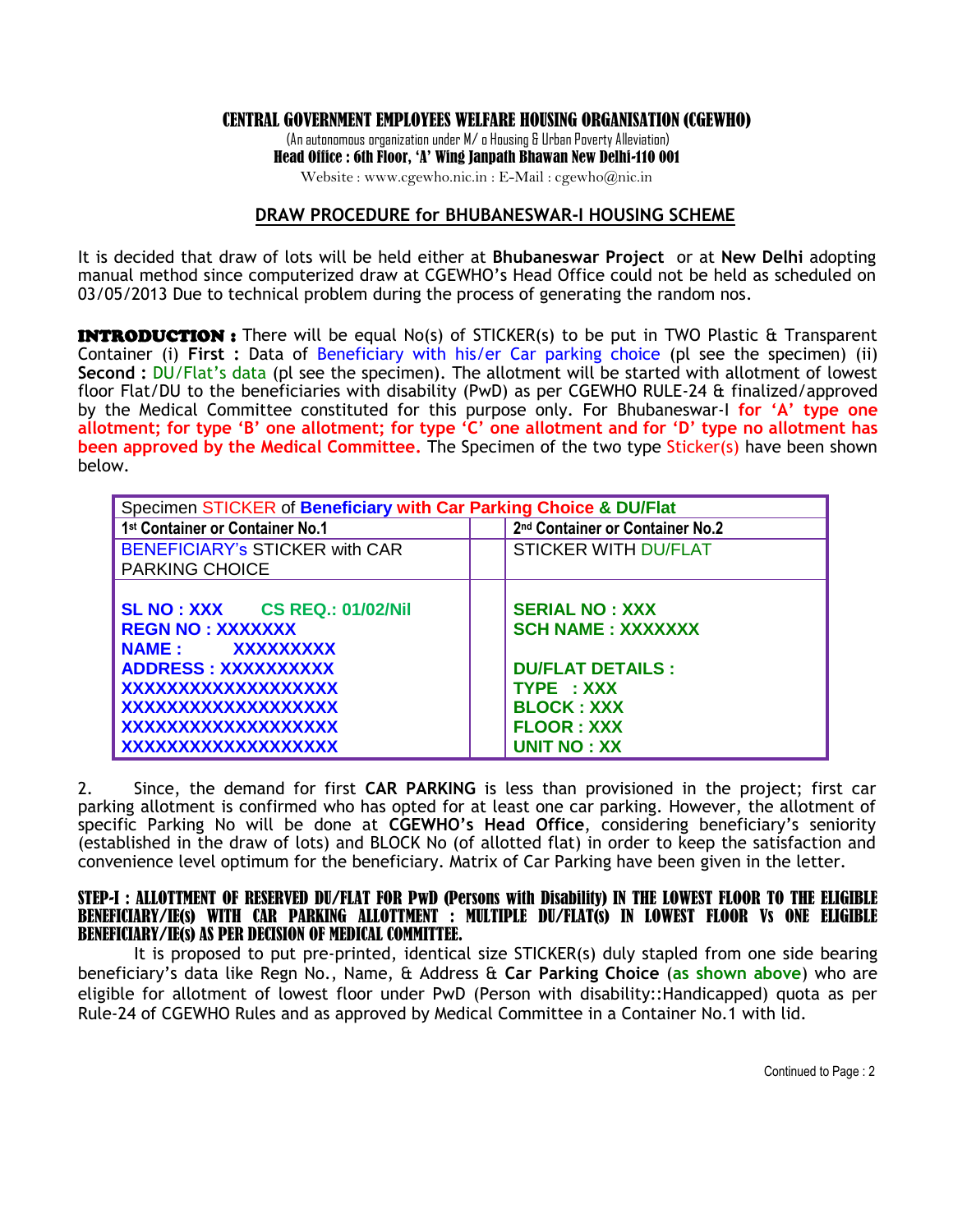#### **Page : 2**

2. Similarly, second container will have pre-printed, identical size STICKER(s) (**as shown above**) bearing details of all lowest floor DU/Flat details with Type, Block, Floor, Unit No duly stapled from one side available in a particular type. Both Containers will be shuffled/mixed from outside then hand picking of one STICKER randomly from each container by one of the beneficiary him/her self, in attendance, which will make the allotment of DU/Flat.

3. On de-sealing (stapler-pin) of the STICKER, beneficiary's details with its car parking Choice & DU/Flat to be allotted under reserved quota will be known and will declared to all beneficiaries present. These stickers will be pasted in the RESULT SHEET in the column made one for beneficiary, second for allotted DU/Flat alongside. It will be followed at the beginning of each type draw for allotment of lowest floor DU/Flats to eligible beneficiary as decided by the MC (Medical Committee), if applicable. A statement of type-wise DU/Flats in lowest floor and reservation for PwD (Person with disability) is given below.

| Type     | <b>Total DUsl</b> | DUs in Lowest & Other Floor             | <b>DUs under Reservation</b> |
|----------|-------------------|-----------------------------------------|------------------------------|
|          | (in No)           | (in No)                                 | (in No)                      |
| A(1 BHK) | 032               | 08 (First Floor) & 24 (in Upper Floors) | (First Floor) – Applicable   |
| B(2 BHK) | 112               | 28 (First Floor) & 84 (in Upper Floors) | (First Floor) – Applicable   |
| C(3 BHK) | 064               | 16 (First Floor) & 48 (in Upper Floors) | (First Floor) – Applicable   |
| D(4 BHK) | 048               | 12 (First Floor) & 36 (in Upper Floors) | NOT APPLICABLE               |

#### STEP-II : ALLOTTMENT OF DU/FLATS TO THE RESIDUAL BENEFICIARY(s) : MULTIPLE DU/FLAT(s) Vs MULTIPLE BENEFICIARY(s).

`

Now, **Container No.1** will be added with stapled STICKER(s) of the beneficiaries except one to PWD (Person with disability) beneficiary whose draw has been finished in Step-I. **Container No.2** will be added with stapled STICKER(s) of other floor(s) of the same type for draw of lots to the rest of beneficiaries.

2. All the containers **first with beneficiary's data** with car parking choice**, second with DU/Flat's details** will be shuffled/mixed from outside before picking of one from container no.1 then other from container no.2 with stapled STICKER(s) with DU/Flat's data will make the allotment to the respective beneficiary. The shuffling and picking one sticker from container no.1 and 2 will be done by any one beneficiary him/herself, in attendance. Beneficiaries will be called in order of their attendance recorded in the **attendance register**, kept for the purpose of draw. The beneficiary may be requested to make more than one allotment which will be worked out and depend on ratio of **No(s) of allottee(s)**/**No(s) of beneficiary or its Rep. are in attendance** on the particular session.

**For example;** *Beneficiaries for type 'D' is 48 and suppose, beneficiary or its Rep. in attendance till the commencement of draw is 20; then each of beneficiary or its Rep. will make allotment of 3 flats/DUs {48/20 ~ rounded off to next higher digit} in a row depending on his/er attendance recorded in the Register, Kept for purpose of draw.*

3. On de-sealing (stapler-pin) of the STICKER No.1, DETAIL OF BENEFICIARY with car parking choice and from STICKER No.2 DU/FLAT ALLOTTED will be known and disclosed to audience (present members or its Rep.) and to be pasted on the **Result Sheet** (**as shown in next page as Annexure-I**).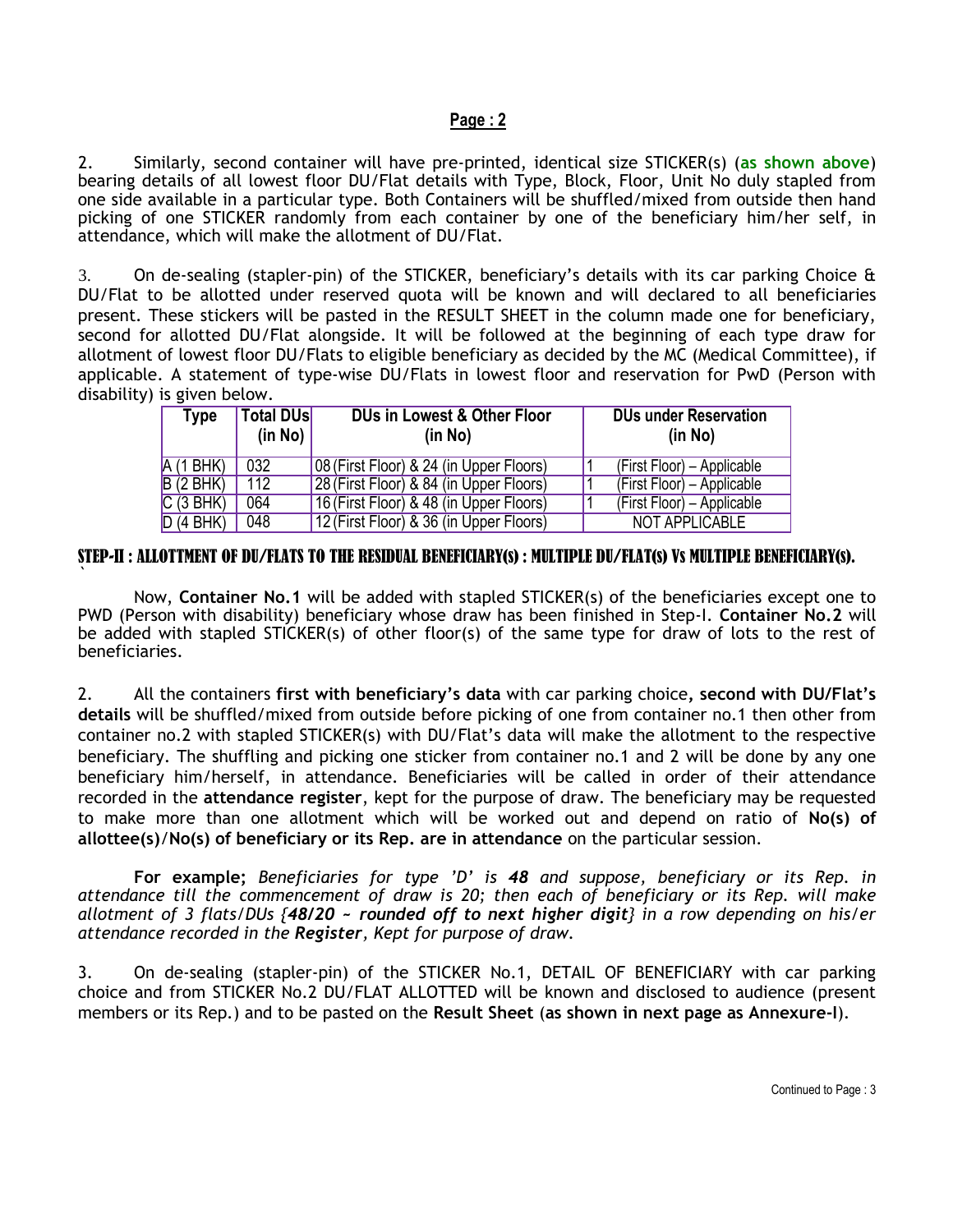#### **Page : 3**

The process will be repeated till the picking or lifting of all STICKER(s) are not completed from the two containers which will exactly match at the end. Each beneficiary will be allotted the corresponding DU/Flat in the Result Sheet at **Annexure-I**. **The result sheet will be signed by all the Draw Committee Members and the drawee member-beneficiary of the STICKER(s) for the picked up STICKER(s) for allotment.**

4. The same process will be similar for all four types as per schedule given below. All activities will be done in front of present beneficiaries and committee members, constituted for conducting the draw. The allotment committee may bring minor changes in the draw procedure as stated, if required, at any point of time and authorized to take help of any member - beneficiary in attendance for conducting the draw in smooth, transparent and independent manner. The Draw has been planned to be conducted in one day in Pre-lunch and Post-lunch session as detailed below :

| <b>Type</b>     | Total DUs (in No)              | Day & Session                                   |
|-----------------|--------------------------------|-------------------------------------------------|
| A(1BHK)         | 032 in 2 Blocks                | Pre-Lunch Session on 7 <sup>th</sup> June 2013  |
|                 | (One allotment to PwD-BHA0659) | starting at 10:00 Hours                         |
| <b>B</b> (2BHK) | 112 in 7 Blocks                | Pre-Lunch Session on 7 <sup>th</sup> June 2013  |
|                 | (One allotment to PwD-BHB0892) | followed by draw of type 'A'                    |
| C(3BHK)         | 064 in 4 Blocks                | Post-Lunch Session on 7 <sup>th</sup> June 2013 |
|                 | (One allotment to PwD-BHC0799) | starting at 14:00 Hours                         |
| D(4BHK)         | 048 in 3 Blocks                | Post-Lunch Session on 7 <sup>th</sup> June 2013 |
|                 | (No allotment to PwD)          | followed by draw of type 'C'                    |

ALLOTMENT OF SPECIFIC CAR PARKING **:** Since, the demand for first **CAR PARKING** is less than actually provisioned; first car parking allotment will be made to the beneficiary who has opted for at least one car parking. The allotment of specific Parking No will be done at **CGEWHO's Head Office**, considering beneficiary's seniority (in the draw of lots) and BLOCK NO (of allotted flat) in order to keep the satisfaction level of allotment optimum for convenience of beneficiary.

**Allotment Second Parking will be done subsequently on later date(s) at CGEWHO's Head Office only** considering beneficiary's seniority (in the draw of lots) and BLOCK NO (of allotted flat)**.**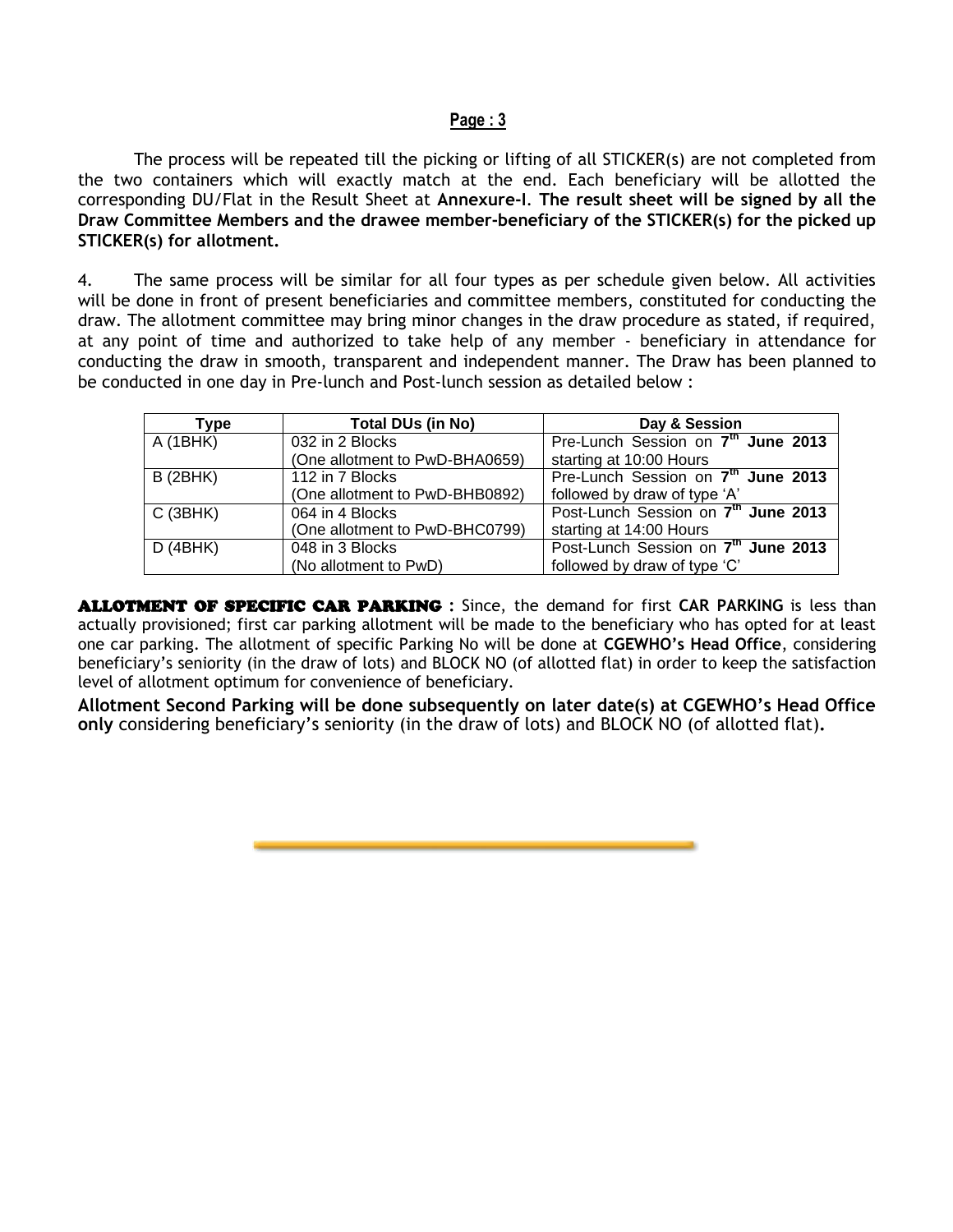# **RESULT SHEET FOR BHUBANESWAR-I HOUSING SCHEME**

 **Annexure-I/Page :**

| <b>SL</b>               | <b>BENEFICIARY's STICKER with CAR</b><br><b>PARKING CHOICE</b>                                                                                                                                                          |     | <b>STICKER WITH DU/FLAT</b>                                                                                                                                      |  |
|-------------------------|-------------------------------------------------------------------------------------------------------------------------------------------------------------------------------------------------------------------------|-----|------------------------------------------------------------------------------------------------------------------------------------------------------------------|--|
| 1                       | SL NO : XXX CS REQ. : XXX<br><b>REGN NO: XXXXXXX</b><br><b>XXXXXXXXXX</b><br><b>NAME:</b><br><b>ADDRESS: XXXXXXXXXXX</b><br>XXXXXXXXXXXXXXXXXXX<br>XXXXXXXXXXXXXXXXXXX<br>XXXXXXXXXXXXXXXXXXX<br>XXXXXXXXXXXXXXXXXXX    |     | <b>SERIAL NO: XXX</b><br><b>SCH NAME: XXXXXXX</b><br><b>DU/FLAT DETAILS:</b><br><b>TYPE: XXX</b><br><b>BLOCK: XXX</b><br><b>FLOOR: XXX</b><br><b>UNIT NO: XX</b> |  |
|                         | <b>Signature of Drawee of STICKER</b>                                                                                                                                                                                   | And | Name / Regn No.                                                                                                                                                  |  |
| $\overline{2}$          | <b>SL NO: XXX CS REQ.: XXX</b><br><b>REGN NO: XXXXXXX</b><br><b>NAME:</b><br><b>XXXXXXXXXX</b><br><b>ADDRESS: XXXXXXXXXXX</b><br>XXXXXXXXXXXXXXXXXX<br>XXXXXXXXXXXXXXXXXX<br>XXXXXXXXXXXXXXXXXXX<br>XXXXXXXXXXXXXXXXXXX |     | <b>SERIAL NO: XXX</b><br><b>SCH NAME: XXXXXXX</b><br><b>DU/FLAT DETAILS:</b><br><b>TYPE: XXX</b><br><b>BLOCK: XXX</b><br><b>FLOOR: XXX</b><br><b>UNIT NO: XX</b> |  |
|                         | <b>Signature of Drawee of STICKER</b>                                                                                                                                                                                   | And | Name / Regn No.                                                                                                                                                  |  |
| $\overline{\mathbf{3}}$ | SL NO: XXX CS REQ.: XXX<br><b>REGN NO: XXXXXXX</b><br><b>NAME:</b><br><b>XXXXXXXXXX</b><br><b>ADDRESS: XXXXXXXXXXX</b><br>XXXXXXXXXXXXXXXXXXX<br>XXXXXXXXXXXXXXXXXXX<br>XXXXXXXXXXXXXXXXXXX<br>XXXXXXXXXXXXXXXXXXX      |     | <b>SERIAL NO: XXX</b><br><b>SCH NAME: XXXXXXX</b><br><b>DU/FLAT DETAILS:</b><br><b>TYPE: XXX</b><br><b>BLOCK: XXX</b><br><b>FLOOR: XXX</b><br><b>UNIT NO: XX</b> |  |
|                         | <b>Signature of Drawee of STICKER</b>                                                                                                                                                                                   | And | Name / Regn No.                                                                                                                                                  |  |
|                         | <b>PO/Allotment Committee</b><br>Member/Allotment Comm. Member/Allotment Comm.<br>Member/Allotment Comm.<br>Member/Allotment Comm.<br>Member/Allotment Comm.                                                            |     |                                                                                                                                                                  |  |